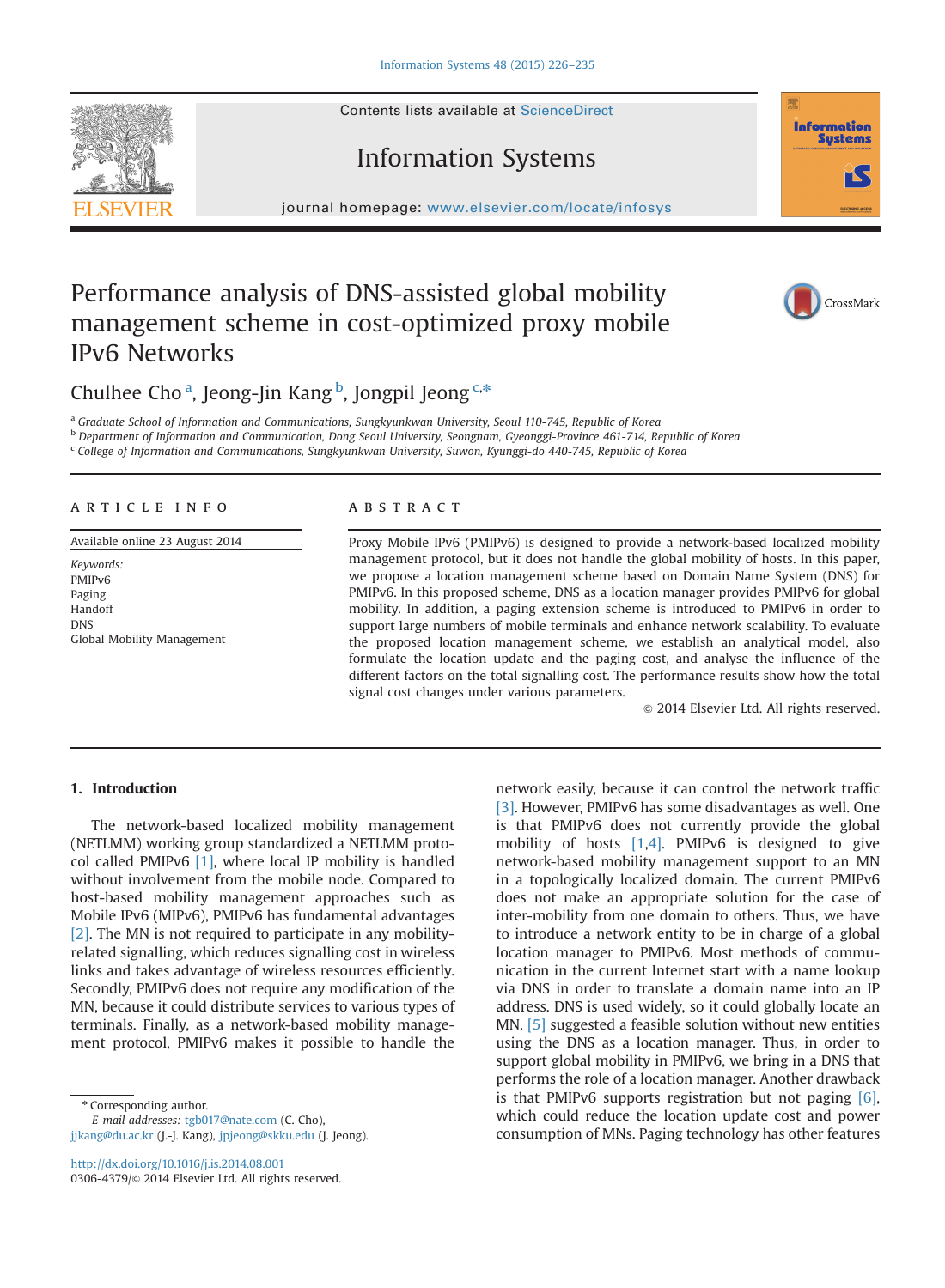that expand the scalability of the protocol and handle numerous mobile nodes used widely in cellular systems [7,8]. Therefore, we propose a paging extension scheme in order to optimize mobility management performance in PMIPv6. In this paper, we propose a location management scheme for PMIPv6 called D-PMIPv6, which is based on DNS and a paging extension scheme. In addition, in order to evaluate the location management scheme, we establish an analytical model. From this model, we formulate the location update cost and the paging cost and explain how the PMIPv6 domain, mobility rate, session arriving rate, and active mode rate affect the total signalling cost with various parameters. We also propose a DNS security extension called DNSSEC in order to improve the security. The DNS protocol was designed without security as a central concern, and a variety of possible attacks against DNS have been identified [9]. The rest of this paper is organized as follows. Section 2 shows a brief overview of PMIPv6. Section 3 gives the details for location management mechanism based on DNS. Section 4 discusses the security analysis, while Section 5 formulates an analytical model and the signalling cost. Section 6 evaluates the performance results. Finally, in Section 7 we present the conclusion.

#### 2. Overview of PMIPv6

In this section, we give a short overview of PMIPv6, as shown in Fig. 1. PMIPv6 is designed to provide a networkbased IP mobility PMIPv6 domain architecture. The PMIPv6 domain consists of two core functional elements: the Local Mobility Anchor (LMA) and the Mobile Access Gateway (MAG). The LMA manages the Home Agent and Binding Cache Entry of a currently registered MN. Meanwhile, the LMA handles possibility. Wherever the MN moves within the PMPv6 domain, it is managed by the LMA. The main role of the MAG is to detect the MN's movements and manage the mobility-related signalling on behalf of the MN. In PMIPv6, as an MN first reaches a MAG in the PMIPv6



domain, it sends a router solicitation (RS) message to the MAG. After the MN passes an access authentication procedure, the MAG obtains the MN's profile, which includes the MN identifier, which is the LMA's address. Afterwards, the MAG sends a proxy binding update (PBU) message on behalf of the MN to its LMA. On receiving the PBU message, the LMA sends the proxy binding acknowledgement (PBA) message including the MN's home network prefix to the MAG. At the same time, the LMA records the MN's information in the binding cache entry and establishes a bidirectional tunnel between the LMA and the MAG. Once the MAG receives the PBA message, it sends a router advertisement (RA) message to the MN and sets up a bidirectional tunnel. After receiving the RA message, which contains the home network prefix, the MN can configure its proxy home address (pHoA). After an MN obtains a pHoA in the PMIPv6 domain, it can send and receive data traffic with its pHoA. The LMA receives all of the data packets sent by the MN to the MN, and then forwards the received packets to the MAG through the tunnel. After receiving the packets, the MAG on the other end of the tunnel removes the outer header and forwards the packets to the MN.

#### 3. A novel location management scheme based on DNS in PMIPv6

In this section, we suggest a location management scheme based on DNS for PMIPv6. Under this new scheme, DNS is in charge of the global location manager, and an extended location update scheme needs to replace the currently existing one. In addition, a paging scheme is introduced to PMIPv6.

#### 3.1. DNS as location manager for PMIPv6

PMIPv6 has a feature that does not support global mobility of hosts [10]. Under this circumstance, we need to consider bringing in a network entity as the global location manager. DNS is already a part of the existing Internet infrastructure, and most communications in the traditional Internet start with a name lookup via DNS to translate the Fully Qualified Domain Name (FQDN) to an IP address. Therefore, DNS could be supposed as a location manager for supporting global mobility in PMIPv6. The DNS as location manager contains two operations: location update and location search [6].

#### 3.1.1. Location update

In PMIPv6, when an MN hands off in the same PMIPv6 domain, there is no need to change its address. As a result, the FQDN-to-IP entry in the DNS does not need to change either. However, if an MN moves into a different PMIPv6 domain, it obtains a new address from the current home network prefix. Then, the MN updates DNS's FQDN-to-IP entry with its new address by sending DNS UPDATE messages.

#### 3.1.2. Location search

When communicating with an MN, the host checks for DNS's FQDN-to-IP entry. After the DNS responds with the Fig. 1. PMIPv6 domain architecture. current IP address of the MN, the host can initiate and